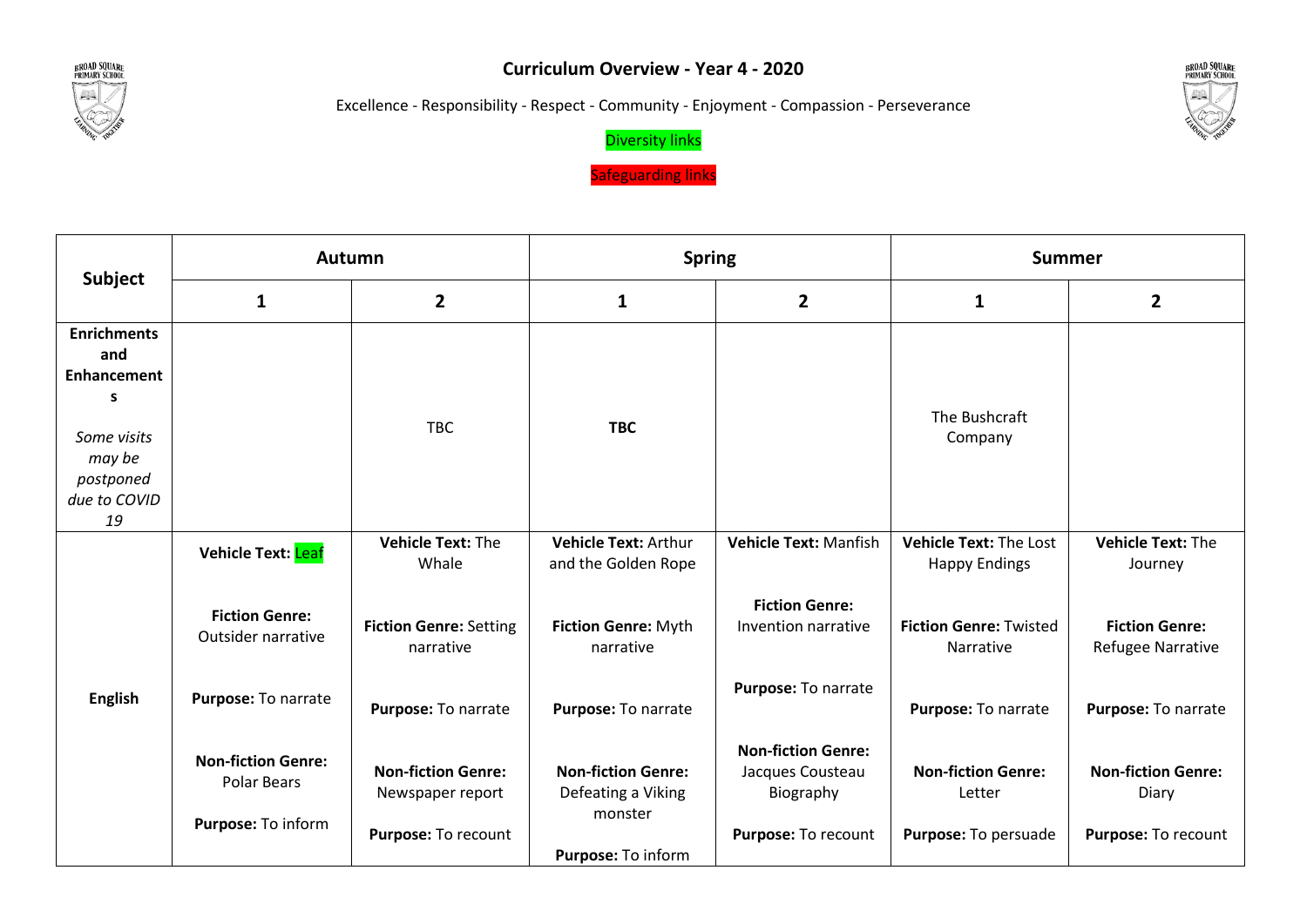| <b>SPaG</b>     | • Plural/possessive -s<br>• Expanded noun phrases<br>• Fronted adverbials<br>(comma)<br>• Paragraphs<br>• Apostrophes for<br>possession                           | • Verb inflections (we<br>was/we were)<br>• Expanded noun phrases<br>• Fronted adverbials<br>• Nouns or pronouns to<br>aid cohesion and avoid<br>repetition<br>• Paragraphs to organise<br>ideas around a theme<br>• Inverted commas and<br>other punctuation to<br>indicate speech<br>· Use commas after<br>fronted adverbials | • Grammatical differences<br>between plural and<br>$possessive -s$<br>• Expanded noun phrases<br>• Fronted adverbials<br>• Nouns and pronouns to<br>aid cohesion and avoid<br>repetition<br>• Paragraphs<br>• Apostrophes for<br>possession (plural nouns) | · Verb inflections (we<br>was/we were)<br>• Fronted adverbials<br>• Nouns and pronouns to<br>aid cohesion and avoid<br>repetition<br>• Paragraphs<br>• Inverted commas and<br>other punctuation to<br>indicate speech<br>· Use commas after<br>fronted adverbials | • Grammatical<br>differences between<br>plural and possessive -s<br>• Nouns or pronouns to<br>aid cohesion and avoid<br>repetition<br>• Fronted adverbials<br>• Paragraphs<br>· Inverted commas and<br>other punctuation to<br>indicate speech<br>• Apostrophes for<br>possession (plural<br>nouns)<br>• Use commas after<br>fronted adverbials | · Verb inflections (we<br>was/we were)<br>• Fronted adverbials<br>• Nouns or pronouns to<br>aid cohesion and avoid<br>repetition<br>• Paragraphs<br>· Inverted commas and<br>other punctuation to<br>indicate speech<br>• Apostrophes for<br>possession (plural<br>nouns)<br>• Use commas after<br>fronted adverbials |
|-----------------|-------------------------------------------------------------------------------------------------------------------------------------------------------------------|---------------------------------------------------------------------------------------------------------------------------------------------------------------------------------------------------------------------------------------------------------------------------------------------------------------------------------|------------------------------------------------------------------------------------------------------------------------------------------------------------------------------------------------------------------------------------------------------------|-------------------------------------------------------------------------------------------------------------------------------------------------------------------------------------------------------------------------------------------------------------------|-------------------------------------------------------------------------------------------------------------------------------------------------------------------------------------------------------------------------------------------------------------------------------------------------------------------------------------------------|-----------------------------------------------------------------------------------------------------------------------------------------------------------------------------------------------------------------------------------------------------------------------------------------------------------------------|
| RM <sub>5</sub> | Fiction: Lava Monster,<br>Keeping a promise &<br>The Dream Giver<br><b>Non-Fiction:</b><br>Werewolves & Polar<br><b>Bears</b><br>Poetry: Dog on the<br>playground | Fiction: Adventures of<br>Alice in Wonderland &<br>The Christmas Wish<br>Non-Fiction: Would<br>you leave your dog on<br>the streets? &<br><b>Christmas cultures</b><br>Poetry: My teacher<br>has a secret & The<br>story of Jasper O'Leary                                                                                      | Fiction: Alex Rider,<br><b>Beowulf and The</b><br>Lottery Winner<br><b>Non-Fiction: Astronaut</b><br>Chris Hadfield<br>Poetry: Stopping in the<br>woods on a snowy day<br>& Jim                                                                            | <b>Fiction: Harry Potter</b><br>(extract) & The easy<br>choice or the right<br>choice<br><b>Non-Fiction: Rivers &amp;</b><br>Matchstick girls<br>Poetry: The Tyger &<br>Unsinkable                                                                                | Fiction: The<br>mysterious portal<br>Non-Fiction: Merry Hill<br>VS Meadowhall,<br>Apollo 13 & The BFG<br>(film review)<br>Poetry: Gran can you<br>rap?                                                                                                                                                                                          | Fiction: Video game<br>adventure, Immortal<br>potion & The Wizard's<br>Wrath<br><b>Non-Fiction:</b><br>What is a healthy<br>packed lunch?<br>Poetry: Rocca San<br>Giovanni & Waiting at<br>the Window                                                                                                                 |
| <b>Maths</b>    | Review of<br>$\bullet$<br>column<br>addition and<br>subtraction<br>(addition and<br>subtraction)<br>Numbers to<br>10,000<br>(Number and                           | Perimeter<br>(Geometry)<br>3, 6 & 9 times<br>tables<br>(Number facts)                                                                                                                                                                                                                                                           | 7 times table<br>and patterns<br>(number facts)<br>Understanding<br>and<br>manipulating<br>multiplicative<br>relationships                                                                                                                                 | Understanding<br>and<br>manipulating<br>multiplicative<br>relationships<br>(number facts)<br>Coordinates<br>(geometry)                                                                                                                                            | Review of<br>fractions<br><b>Fractions</b><br>$\bullet$<br>greater than 1                                                                                                                                                                                                                                                                       | Symmetry in<br>$\bullet$<br>2D shapes<br>(geometry)<br>Time<br>Division with<br>Remainders<br>(Number<br>facts)                                                                                                                                                                                                       |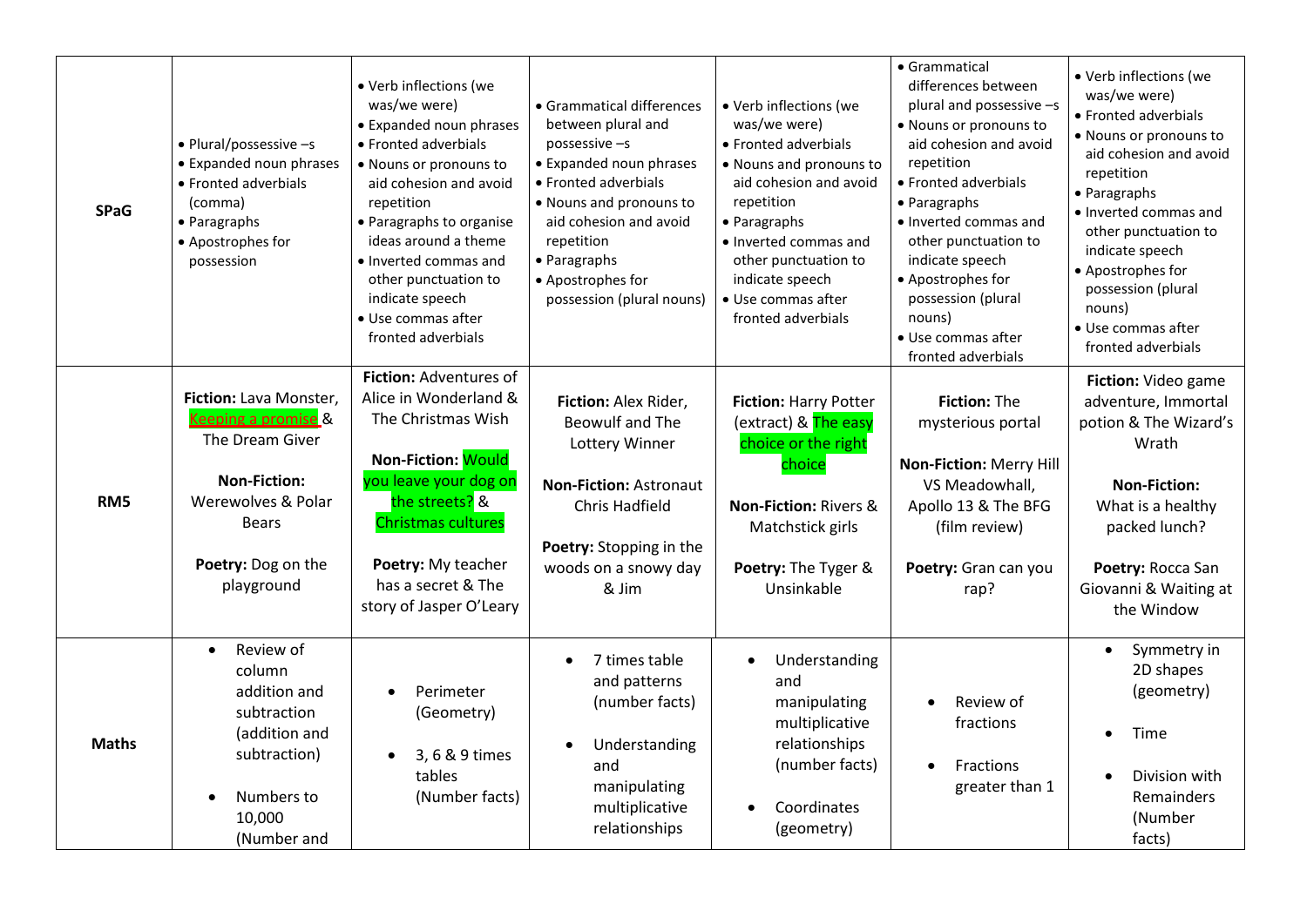|                | place value &          |                         | (multiplication          |                       |                          |                         |
|----------------|------------------------|-------------------------|--------------------------|-----------------------|--------------------------|-------------------------|
|                | Number facts)          |                         | and division)            |                       |                          |                         |
|                |                        |                         |                          |                       |                          |                         |
|                |                        |                         |                          |                       |                          |                         |
|                | <b>Lights and</b>      | <b>Electricity</b>      |                          | Sound                 |                          |                         |
|                | <b>Shadows (Year 3</b> | Identify common         |                          |                       |                          |                         |
|                | recap)                 | appliances that run     | <b>States of Matter</b>  | Identify how sounds   |                          |                         |
|                |                        | on electricity          |                          | are made,             |                          |                         |
|                | recognise that         |                         | Compare and group        | associating some of   |                          | Living things and their |
|                | they need light in     | Construct a simple      | materials together,      | them with             | <b>Animals including</b> | habitats                |
|                | order to see           | series electrical       | according to whether     | something vibrating   | humans                   |                         |
|                | things and that        | circuit, identifying    | they are solids, liquids |                       |                          | Recognise that living   |
|                | dark is the            | and naming its basic    | or gases                 | Recognise that        | Describe the simple      | things can be           |
|                | absence of light       | parts, including cells, |                          | vibrations from       | functions of the         | grouped in a variety    |
|                | notice that light is   | wires, bulbs,           | Observe that some        | sounds travel         | basic parts of the       | of ways.                |
|                | reflected from         | switches and buzzers    | materials change         | through a medium      | digestive system in      |                         |
|                | surfaces               | Identify whether or     | state when they are      | to the ear            | humans.                  | Explore and use         |
|                | recognise that         | not a lamp will light   | heated or cooled, and    |                       |                          | classification keys to  |
|                | light from the sun     | in a simple series      | measure or research      | Find patterns         | Identify the different   | help group, identify    |
| <b>Science</b> | can be dangerous       | circuit, based on       | the temperature at       | between the pitch     | types of teeth in        | and name a variety      |
|                | and that there are     | whether or not the      | which this happens in    | of a sound and        | humans and their         | of living things in     |
|                | ways to protect        | lamp is part of a       | degrees Celsius (°C)     | features of the       | simple functions.        | their local and wider   |
|                | their eyes             | complete loop with a    |                          | object that           |                          | environment             |
|                | recognise that         | battery                 |                          | produced it           | Construct and            |                         |
|                | shadows are            |                         | Identify the part        |                       | interpret a variety of   | Recognise that          |
|                | formed when the        | Recognise that a        | played by evaporation    | Find patterns         | food chains,             | environments can        |
|                | light from a light     | switch opens and        | and condensation in      | between the volume    | identifying              | change and that this    |
|                | source is blocked      |                         | the water cycle and      | of a sound and the    | producers, predators     | can sometimes pose      |
|                | by an opaque           | closes a circuit and    | associate the rate of    | strength of the       | and prey.                | dangers to living       |
|                | object                 | associate this with     | evaporation with         | vibrations that       |                          | things.                 |
|                |                        | whether or not a        | temperature.             |                       |                          |                         |
|                | find patterns in       | lamp lights in a        |                          | produced it.          |                          |                         |
|                | the way that the       | simple series circuit   |                          |                       |                          |                         |
|                | size of shadows        |                         |                          | Recognise that        |                          |                         |
|                | change                 | Recognise some          |                          | sounds get fainter as |                          |                         |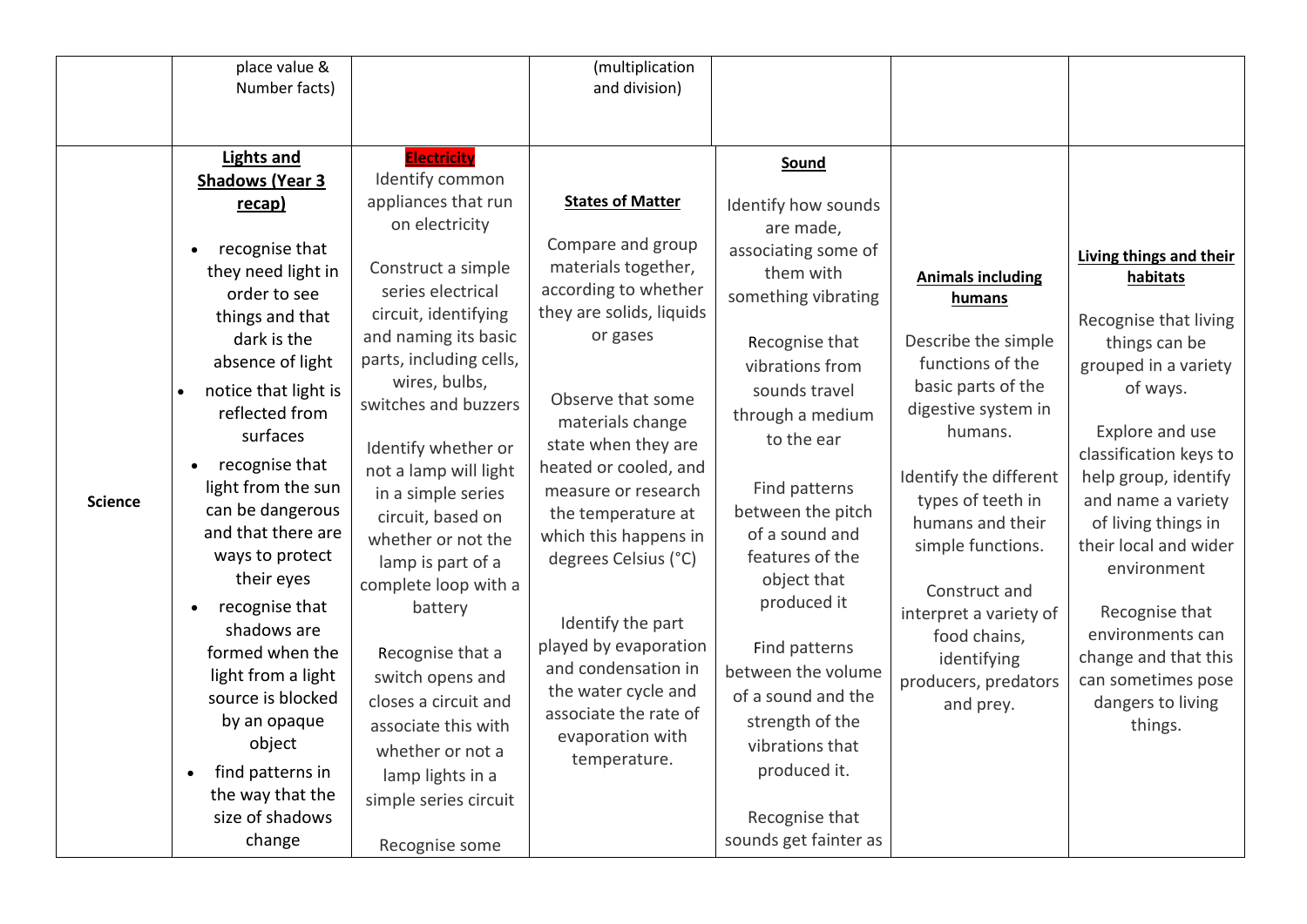|                  |                                                                                                    | common conductors<br>and insulators, and<br>associate metals<br>with being good<br>conductors. |                                                                                                          | the distance from<br>the sound source<br>increases.  |                                                                            |                                                                        |
|------------------|----------------------------------------------------------------------------------------------------|------------------------------------------------------------------------------------------------|----------------------------------------------------------------------------------------------------------|------------------------------------------------------|----------------------------------------------------------------------------|------------------------------------------------------------------------|
|                  |                                                                                                    |                                                                                                | <b>Online Safety</b>                                                                                     |                                                      |                                                                            |                                                                        |
| <b>Computing</b> | <b>Computing systems</b><br>and networks:<br><b>Collaborative learning</b><br><b>Online safety</b> | <b>Programming 1:</b><br>Further coding with<br><b>Scratch</b><br><b>Online safety</b>         | <b>Creating media:</b><br><b>Website design</b><br><b>Online safety</b>                                  | <b>Skills showcase: HTML</b><br><b>Online safety</b> | <b>Programming 2:</b><br>Computational<br>thinking<br><b>Online safety</b> | Data handling:<br><b>Investigating weather</b><br><b>Online safety</b> |
| <b>History</b>   | Ancient Egypt                                                                                      | <b>Cradles of Civilisation</b>                                                                 | The Indus Valley                                                                                         | Persia and Greece                                    | <b>Ancient Greece</b>                                                      | Alexander the Great                                                    |
| Geography        | Rivers                                                                                             | Mountains                                                                                      | Settlements                                                                                              | Agriculture                                          | Volcanoes                                                                  | <b>Climate and Biomes</b>                                              |
| Art              | Formal elements of Art                                                                             |                                                                                                | Art and design skills                                                                                    |                                                      | Every picture tells<br>a story                                             | Sculpture                                                              |
| <b>DT</b>        | Thomas Edison, Alexander Graham Bell                                                               | Let there be light! Electrical Inventors -                                                     | Moving Models Mechanisms -<br>pneumatics Inventor/engineer -Temple<br><b>Grandin Disney Imagineering</b> |                                                      |                                                                            | Cooking and Nutrition Jamie Oliver                                     |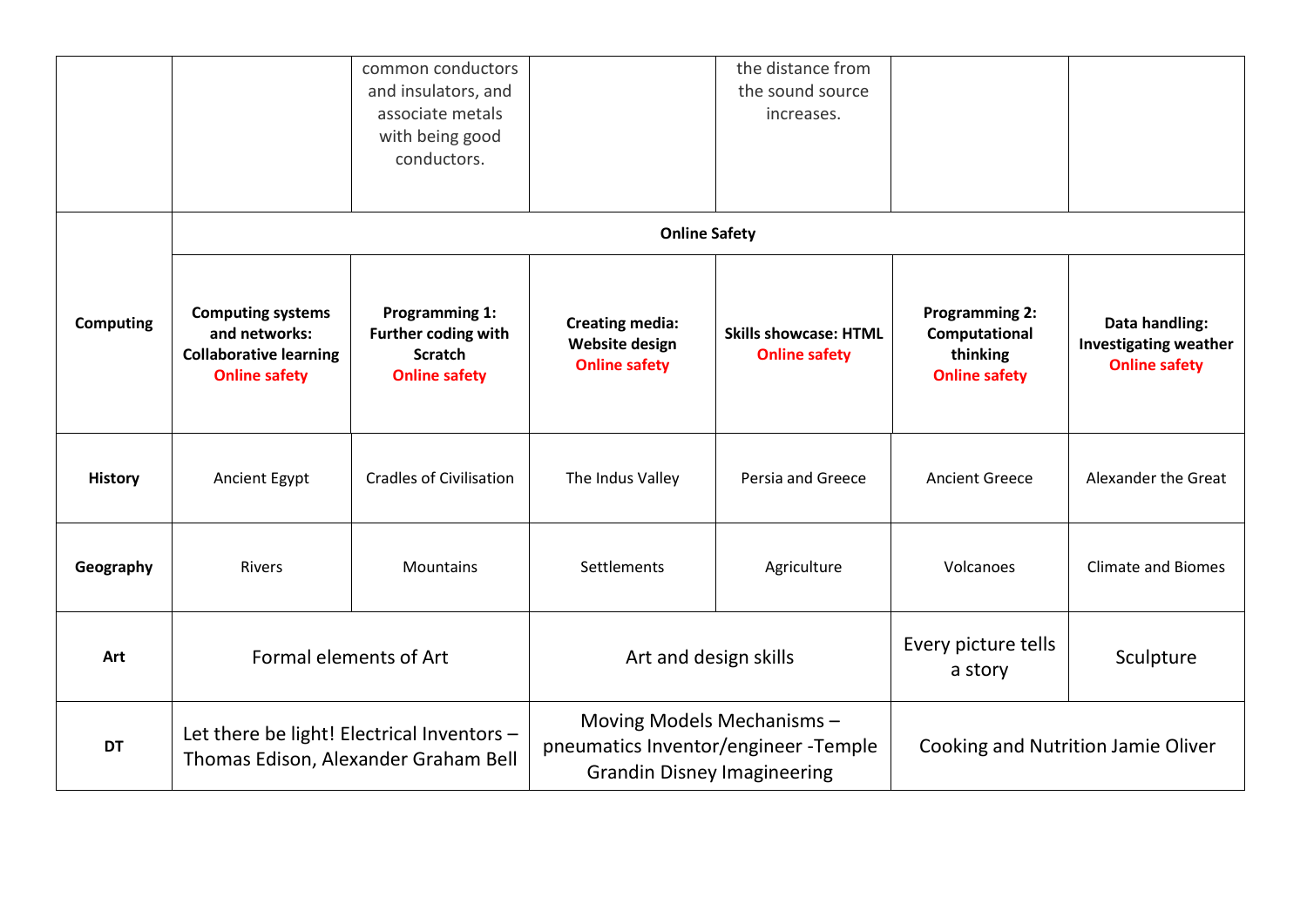| <b>PE</b>    | Dance                                                                                                                                                                                                                                                                                          | Gymnastics                                                                                                                                                                                                                                                                                     | <b>Athletics</b>                                                                                                                                                                                                                                                                               | <b>Fundamental games</b>                                                                                                                                                                                                                                                                       | Invasion games                                                                                                                                                                                                                                                                                 | Striking and fielding                                                                                                                                                                                                                                                                          |
|--------------|------------------------------------------------------------------------------------------------------------------------------------------------------------------------------------------------------------------------------------------------------------------------------------------------|------------------------------------------------------------------------------------------------------------------------------------------------------------------------------------------------------------------------------------------------------------------------------------------------|------------------------------------------------------------------------------------------------------------------------------------------------------------------------------------------------------------------------------------------------------------------------------------------------|------------------------------------------------------------------------------------------------------------------------------------------------------------------------------------------------------------------------------------------------------------------------------------------------|------------------------------------------------------------------------------------------------------------------------------------------------------------------------------------------------------------------------------------------------------------------------------------------------|------------------------------------------------------------------------------------------------------------------------------------------------------------------------------------------------------------------------------------------------------------------------------------------------|
| French       | Unit 13 - J'ai mal<br>Vocabulaire<br>'All about me, the<br>parts of my body'<br>Unit 14 – Ou est la<br>trousse<br>The things I find in my<br>school bag.                                                                                                                                       | Unit $1 -$ Luc est le<br>professeur<br>Phrases a teacher<br>might say.<br>Unit $2 -$ Le vrai<br>professeur<br>Phrases a teacher<br>might say.                                                                                                                                                  | Unit 3 - J'ai les cheveux<br>noirs et longs<br>Physical and personality<br>traits<br>Unit 4 - Une lettre au<br>Pere Noel<br>Christmas                                                                                                                                                          | Unit 5 - Joyeux Noel<br>Christmas<br>Unit 6 - Quel temps<br>fait-il<br>The 4 seasons and the<br>clothing we wear.                                                                                                                                                                              | Unit 7 - Combien de<br>paquets<br>School playground<br>Unit 8 - J'ai trente-<br>deux paquets<br>School playground                                                                                                                                                                              | Unit 9 - Luc et Sophie<br>font les devoirs<br>Homework/school<br>subjects<br>Unit 10 - C'est<br>delicieux<br>The supermarket                                                                                                                                                                   |
| <b>Music</b> | Ukulele<br>Core skills<br>Timing, pitch, melody,<br>volume, reading<br>tablature, tuning<br>Ukulele basics<br>Children will learn<br>about the string, frets,<br>nuts and saddle, sound<br>hole, bridge, tuning<br>pegs,<br>Children will learn<br>basic songs and learn<br>how to read music. | Ukulele<br>Core skills<br>Timing, pitch, melody,<br>volume, reading<br>tablature, tuning<br>Ukulele basics<br>Children will learn<br>about the string, frets,<br>nuts and saddle, sound<br>hole, bridge, tuning<br>pegs,<br>Children will learn<br>basic songs and learn<br>how to read music. | Ukulele<br>Core skills<br>Timing, pitch, melody,<br>volume, reading<br>tablature, tuning<br>Ukulele basics<br>Children will learn<br>about the string, frets,<br>nuts and saddle, sound<br>hole, bridge, tuning<br>pegs,<br>Children will learn basic<br>songs and learn how to<br>read music. | Ukulele<br>Core skills<br>Timing, pitch, melody,<br>volume, reading<br>tablature, tuning<br>Ukulele basics<br>Children will learn<br>about the string, frets,<br>nuts and saddle,<br>sound hole, bridge,<br>tuning pegs,<br>Children will learn<br>basic songs and learn<br>how to read music. | Ukulele<br>Core skills<br>Timing, pitch, melody,<br>volume, reading<br>tablature, tuning<br>Ukulele basics<br>Children will learn<br>about the string, frets,<br>nuts and saddle, sound<br>hole, bridge, tuning<br>pegs,<br>Children will learn<br>basic songs and learn<br>how to read music. | Ukulele<br>Core skills<br>Timing, pitch, melody,<br>volume, reading<br>tablature, tuning<br>Ukulele basics<br>Children will learn<br>about the string, frets,<br>nuts and saddle,<br>sound hole, bridge,<br>tuning pegs,<br>Children will learn<br>basic songs and learn<br>how to read music. |
| <b>RE</b>    |                                                                                                                                                                                                                                                                                                | A Hindu Story                                                                                                                                                                                                                                                                                  |                                                                                                                                                                                                                                                                                                |                                                                                                                                                                                                                                                                                                | <b>Judaism Stories</b>                                                                                                                                                                                                                                                                         |                                                                                                                                                                                                                                                                                                |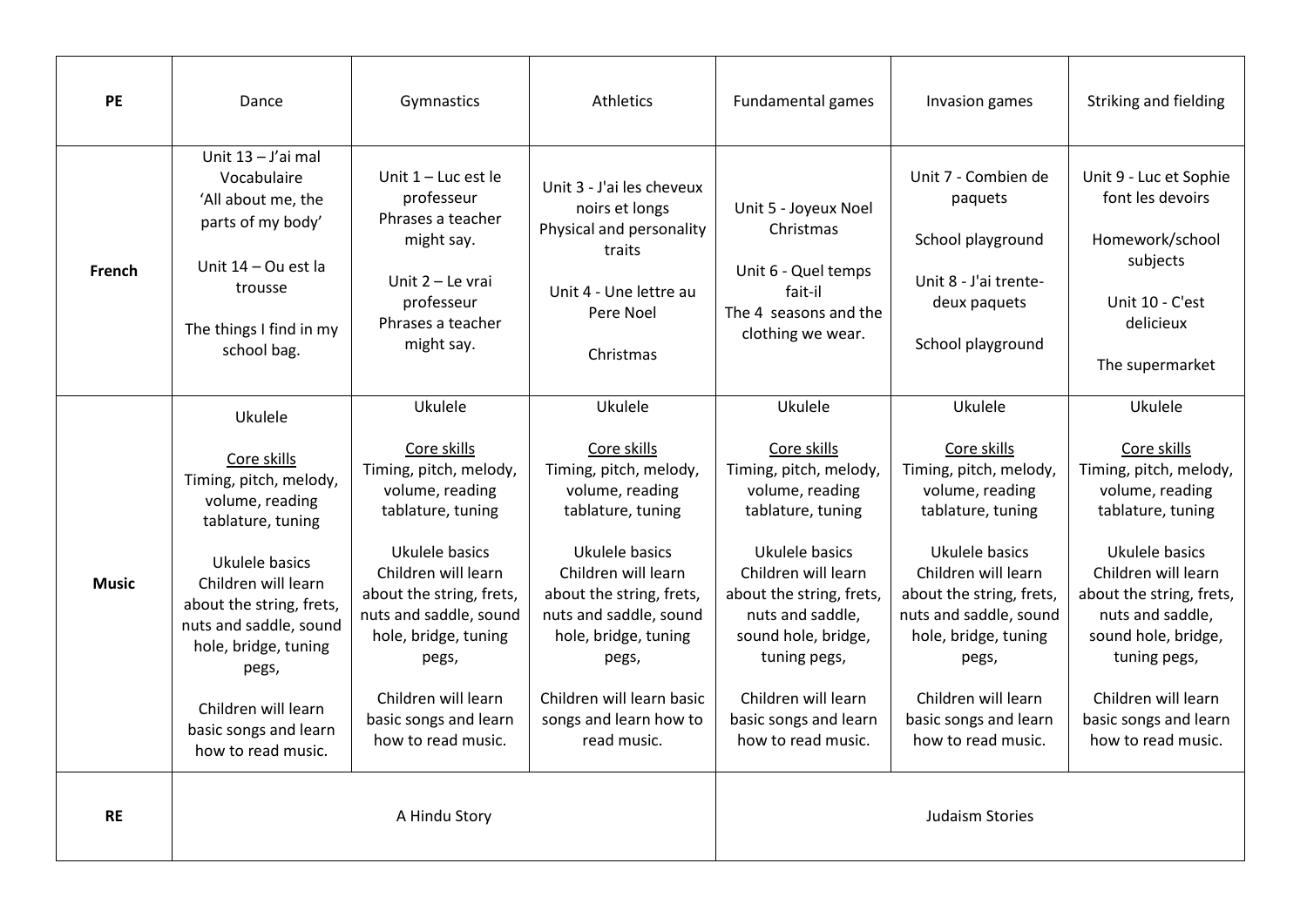| <b>PSHE</b>                                            | Being me in my<br>world                                                                                                                                                                                                                                                                                       | Celebrating<br>difference                                                                                                                                                                                                                                              | Dreams and goals                                                                                                                                                                                                                                                                                                                                                                                         | <b>Healthy Me</b>                                                                                                                                                                                                                                                                                                                                       | Relationships                                                                                                                                                                                                                                                                                                                                               | Changing me                                                                                                                                                                                                                                                                                                                                                                                                                          |
|--------------------------------------------------------|---------------------------------------------------------------------------------------------------------------------------------------------------------------------------------------------------------------------------------------------------------------------------------------------------------------|------------------------------------------------------------------------------------------------------------------------------------------------------------------------------------------------------------------------------------------------------------------------|----------------------------------------------------------------------------------------------------------------------------------------------------------------------------------------------------------------------------------------------------------------------------------------------------------------------------------------------------------------------------------------------------------|---------------------------------------------------------------------------------------------------------------------------------------------------------------------------------------------------------------------------------------------------------------------------------------------------------------------------------------------------------|-------------------------------------------------------------------------------------------------------------------------------------------------------------------------------------------------------------------------------------------------------------------------------------------------------------------------------------------------------------|--------------------------------------------------------------------------------------------------------------------------------------------------------------------------------------------------------------------------------------------------------------------------------------------------------------------------------------------------------------------------------------------------------------------------------------|
| <b>Happy</b><br><b>Centred</b><br>Classroom<br>and P4C | Coping                                                                                                                                                                                                                                                                                                        | Self-Confidence                                                                                                                                                                                                                                                        | Achievement and<br>Success                                                                                                                                                                                                                                                                                                                                                                               | Support                                                                                                                                                                                                                                                                                                                                                 | <b>Positive Relationships</b>                                                                                                                                                                                                                                                                                                                               | Focus on school values                                                                                                                                                                                                                                                                                                                                                                                                               |
| P4C                                                    | <b>SPEC</b><br>What is a rule? Children to<br>work in groups/tables to<br>complete a SPEC (Synonyms,<br>Phrases<br>Examples, Connections)<br>diagram with fair as the<br>concept.                                                                                                                             | Concept and question<br>Children to reflect on an<br>article about beached<br>dolphins, picking out key<br>emotions that this evokes.                                                                                                                                  | Needed or not needed<br>Children to sort out a range of<br>things that are needed and not<br>needed in life to be happy -<br>class discussion.                                                                                                                                                                                                                                                           | Statements<br>Which is more important;<br>being right or being nice?<br>Children to explain why they<br>agree or disagree with a<br>range of statements.                                                                                                                                                                                                | P4C bingo<br>Children to recognise their<br>own emotions linked to how<br>they feel.                                                                                                                                                                                                                                                                        | Jeff mini stories and<br>questions<br>Is it ever right to bully a<br>bully?                                                                                                                                                                                                                                                                                                                                                          |
| <b>Further</b><br><b>Reading List</b><br>(Optional)    | <b>Other Polar Bear</b><br><b>Narratives:</b><br>The Last Polar Bears The<br>Journey Home The Last<br>Polar Bear<br><b>Other Books with Similar</b><br><b>Themes: Outsider</b><br>White Fox<br>The Lost Thing Beegu<br>Non-fiction:<br>The Polar Bear<br>Ice Bear<br>Wild Animals of the<br>North Polar Bears | <b>Other Whale Stories</b><br>The Blue Whale Whale<br>Boy Whale<br>Why the Whales Came<br><b>Other Books with Similar</b><br><b>Themes: Journeys</b><br>Journey<br>Quest<br>Return<br><b>Non-fiction</b><br>The Big Book of the Blue<br>Animalium<br>The Wonder Garden | <b>Other Instructional</b><br><b>Guides &amp; Reference Texts:</b><br>Myth Match<br>A Miscellany of Magical<br>Beasts The Lost Book of<br>Adventure<br><b>Other Books with Similar</b><br><b>Themes: Vikings</b><br>The Death of Baldur Norse<br>Myths<br>The Dragon's Hoard:<br>Stories from the Viking<br>Sagas<br>Non-fiction:<br>Vicious Vikings Vikings<br><b>Vikings</b><br>Norse Mythology A to Z | <b>Fiction (Hybrid)</b><br>The Watcher: Jane<br>Goodall's Life with the<br>Chimps<br>Queen of the Falls<br>Swimming with Sharks:<br>The Daring Discoveries<br>of Eugenie Clark<br><b>Non-fiction</b><br>Life in the Ocean: The<br>Story of Oceanographer<br>Jacques Cousteau:<br><b>Conserving Underwater</b><br>Worlds<br>Who Was Jacques<br>Cousteau? | <b>Fiction:</b><br>Queen Munch and<br>Queen Nibble<br>101 Poems for Children<br>The Princess' Blankets<br><b>Non-fiction:</b><br>A Seed is Sleepy<br>Wangari's Tree of Peace:<br>A True Story from Africa<br>Botanicum<br><b>Alternative Versions of</b><br><b>Well-known Traditional</b><br>Tales:<br>Battle Bunny<br>Snow White in New York<br>Me and You | <b>Other Overcoming</b><br><b>Adversity Narratives</b><br>Red: A Crayon's Story<br>The Carrot, the Egg and<br>the Tea Bag A Boy Called<br>Bat<br><b>Other Books with</b><br><b>Similar Themes:</b><br><b>Refugees</b><br><b>After Tomorrow</b><br>Azzi In Between<br>Oranges in No Man's<br>Land<br><b>Non-fiction</b><br>Dreams of Freedom<br>I Have the Right to Be a<br>Child<br>We Are All Born Free by<br>Amnesty International |